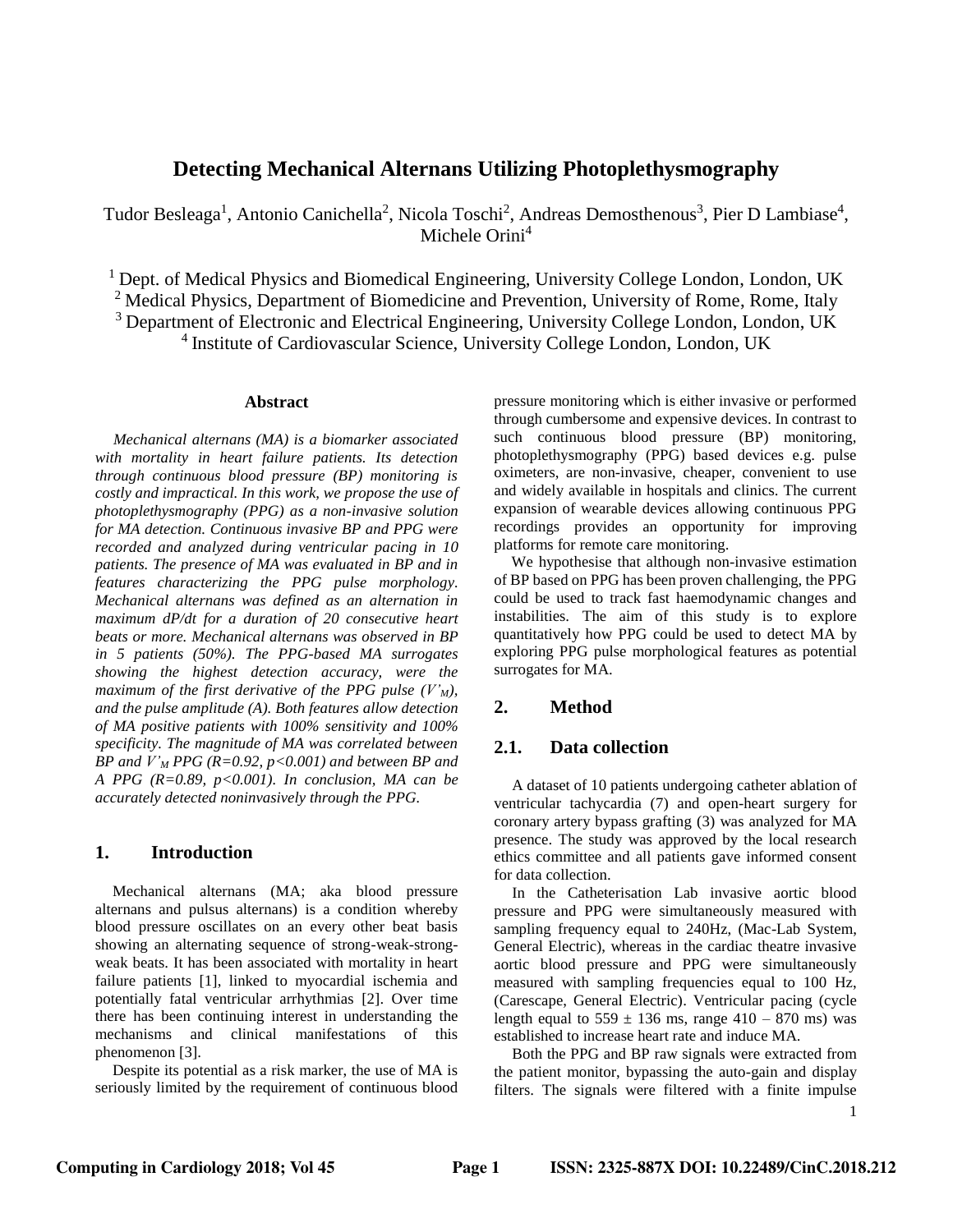response (FIR) low pass filter of 30 Hz cut-off frequency. The filter order was adjusted to the signal sampling frequency. Following a peak detector algorithm, each peak selection was manually verified for consistency and corrected when needed.

## **2.2. Definition and Detection of Alternans**

Customized MATLAB 2017b (MathWorks, Inc, Natick, MA) software was developed to detect pulse oscillations in blood pressure and PPG. To exclude ectopic induced oscillations, beats accompanied by changes in cycle length of more than 200ms were excluded from the analysis.

For each beat  $n$ , the maximum of the first derivative of the continuous BP was measured as:

$$
X_n = P'_M(n) = max_{t \in I_{PI}} \left( \frac{dP(t)}{dt} \right) \tag{1}
$$

where  $I_{PI}$  is the interval within the  $n<sub>th</sub>$  heartbeat, and t is time.

An alternating sequence of  $Q$  beats was identified by an uninterrupted succession of beats, showing an alternating pattern (high-low-high-low), satisfying:

$$
\begin{cases} X_n | (X_n > X_{n-1}ANDX_n > X_{n+1}) \\ OR \ (X_n < X_{n-1}ANDX_n < X_{n+1}) \end{cases}^{Q_f} \tag{2}
$$

where  $Q_i$  and  $Q_f$  are the initial and final beat numbers of the alternating sequence, and  $Q = Q_f - Q_i + 1$ . Based on the value of Q, MA was detected if  $Q \ge 20$ .

The beat-to-beat differences were calculated in absolute terms:

$$
\Delta_a(n) = |X_n - X_{n-1}|
$$
\n(3)

\nand in relative terms:

$$
\Delta_r(n) = \frac{\Delta_a(n)}{\max([X_n, X_{n-1}])} \cdot 100\tag{4}
$$

The magnitude of MA was calculated for each episode of alternans as:

$$
\overline{\Delta_r} = \frac{\sum_{n=Q_i}^{Qf} \Delta_r(n)}{Q} \tag{5}
$$

A relative magnitude of 100% in BP  $(X_n = P'_M(n))$ denotes the presence of total pulsus alternans, i.e. complete suppression of the weak pulse.

Patients that exhibited at least one episode of alternans were classified as MA positive  $(MA<sup>+</sup>)$ . Patients not showing MA were classified as MA negatives  $(MA^{-})$ .

# **2.3. PPG Feature Extraction**

Features characterizing the PPG pulse morphology were extracted for every detected heartbeat. Fig. 1 illustrates these features for a single PPG pulse.

Beat-to-beat oscillations in these indices were then analyzed using equation (2), where  $X_n$  represents the value of any of the PPG features from Fig. 1.



Fig. 1. PPG pulse specific features extracted during a single heartbeat. The x-axis is time and the y-axis represents the magnitude of the signals in arbitrary units.

| $\mathbf{V}_{\mathbf{M}}$    | Pulse Peak – the maximum PPG pulse value.              |  |  |  |  |  |
|------------------------------|--------------------------------------------------------|--|--|--|--|--|
| $V_{\rm M}^{\bullet}$        | First Derivative Peak – the maximum value of the first |  |  |  |  |  |
|                              | derivative of the PPG pulse.                           |  |  |  |  |  |
| $V^{\prime\prime}{}_{\rm M}$ | Second Derivative Peak – the maximum value of the      |  |  |  |  |  |
|                              | second derivative of the PPG pulse.                    |  |  |  |  |  |
| A                            | Amplitude – difference between the $V_M$ and foot      |  |  |  |  |  |
| foot                         | the value of the PPG at the second derivative peak     |  |  |  |  |  |
| a                            | Area – The sum of the values for which the PPG pulse   |  |  |  |  |  |
|                              | was greater or equal to the value of maximum slope.    |  |  |  |  |  |
| $\overline{\mathbf{V}}$      | Mean – The mean value of PPG over the pulse interval.  |  |  |  |  |  |
| IPI                          | Pulse Interval – time interval between $V''_M$ in two  |  |  |  |  |  |
|                              | consecutive pulses.                                    |  |  |  |  |  |

For each PPG index, the magnitude of MA-surrogates was calculated using equations (3), (4) and (5), where  $X_n$ represents the values of a pulse specific PPG index.

The presence and magnitude of alternans in PPG was calculated for each index using the same condition  $Q \geq 20$ and a threshold th, for which  $\overline{\Delta_r} > th$ . Receiver operating characteristic (ROC) analysis was performed by incrementally varying the threshold value for the mean relative magnitude  $(\overline{\Delta_{\text{rPPG}}})$ , from 0% to 60%. For each value, the MA detection accuracy was calculated.

Patients exhibiting MA in PPG indices were classified as true or false positive, based on the presence of MA in BP. Similarly, patients that did not exhibit MA in PPG indices were classified as true or false negative based on the absence of MA in the BP. Sensitivity and specificity were calculated as the true positive rate and true negative rate, respectively. The best magnitude threshold for each PPG index was selected by maximizing the value of Sensitivity multiplied by Specificity.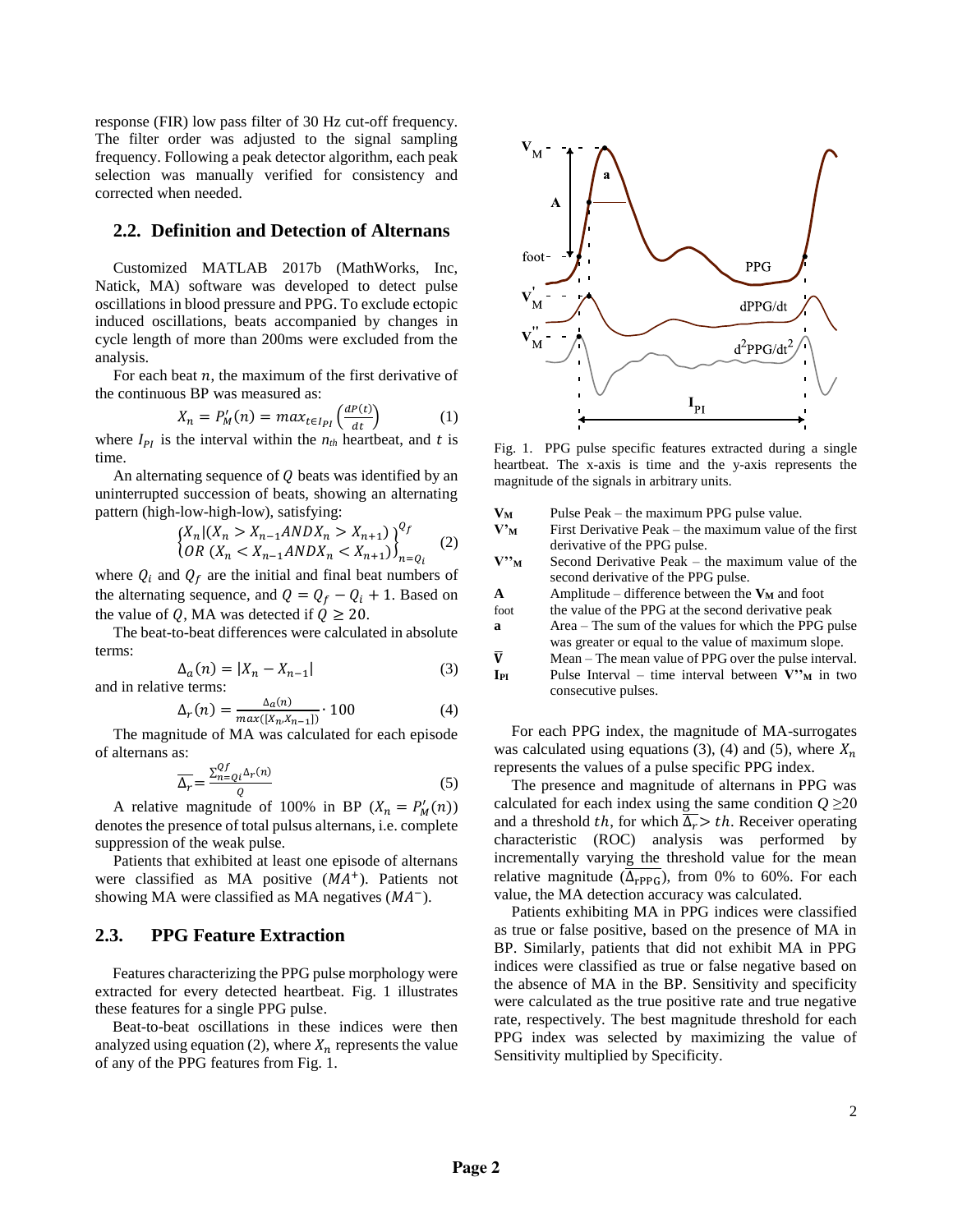

Fig. 2. BP, first row, and PPG, second row, during MA episode. The original signals are represented with markers indicating the maximum slope.  $\Delta P'_{M}/\Delta V'_{M}$  represent the beat to beat difference of first derivative maximums.  $\Delta_{f}P'_{M}/\Delta_{f}V'_{M}$  represent the beat to beat relative difference between the first derivative maximums, see equation (4). The PPG signals were recorded in arbitrary units (Volts).

# **3. Results**

Out of 10 patients, 5 exhibited MA. Table 1 summarizes the performance of PPG-based surrogates for detection of MA in patients. Sensitivity, specificity and accuracy relative to the thresholds identified by ROC analysis are shown along with alternans magnitude correlation and the number of detected MA episodes.

In BP, there were 39 detected episodes of MA, of absolute magnitude 224 mmHg/s  $(\pm 153 \text{ mmHg/s})$ .

All PPG indices evaluated MA only in relative terms, except for the pulse interval  $(I_{PI})$  which detected 43 episodes of MA of absolute magnitude  $72 \text{ms}$  ( $\pm 22 \text{ms}$ ).

The pulse derivative max (*V'M*) and pulse amplitude (*A*) detected MA with 100% sensitivity and 100% specificity.

| Table 1. PPG-based MA surrogates performance |               |             |             |          |    |      |  |
|----------------------------------------------|---------------|-------------|-------------|----------|----|------|--|
| <b>PPG</b>                                   | <b>Thresh</b> | <b>Sens</b> | <b>Spec</b> | Accuracy | МA | MA   |  |
| <b>Index</b>                                 | $($ %)        | $\%$        | $\%$        | $\%$     | ep | Corr |  |
| ${\bf V}^{\prime}{}_{\bf M}$                 | $(0-10)$      | 100         | 100         | 100      | 41 | 0.92 |  |
| $\mathbf{A}$                                 | $(0-16)$      | 100         | 100         | 100      | 46 | 0.89 |  |
| a                                            | $(23-29)$     | 100         | 90          | 93       | 36 | 0.76 |  |
| $V"$ <sup>M</sup>                            | $(0-18)$      | 80          | 100         | 93       | 37 | 0.98 |  |
| $V_M$                                        | $(0-27)$      | 80          | 100         | 93       | 37 | 0.63 |  |
| $I_{PI}$                                     | $(0-3)$       | 80          | 90          | 87       | 43 | 0.93 |  |
| $\bar{\pmb{\text{V}}}$                       | $(0-15)$      | 60          | 100         | 87       | 38 |      |  |

Thresh – Threshold interval, Sens – sensitivity, Spec – specificity, MA ep – number of MA episodes detected in the dataset. MA Corr – Pearson Correlation between MA in BP and in PPG (when detected in 4 patients or more)

The correlation between the magnitude of MA in BP and the magnitude of PPG-based MA was high for most features. The highest correlation was for the second derivative max, but detection of  $MA<sup>+</sup>$  patients had low sensitivity; only 4 out of 5 patients were detected. Index *V'<sup>M</sup>* outperformed the other indices, showing a Pearson correlation with BP MA of 0.92, and a similar number of detected MA episodes: 41 vs 39. A scatter plot of the relative magnitudes of alternans in BP and *V'<sup>M</sup>* PPG in each patient is presented in Fig. 3.



Fig. 3. Correlation between MA magnitude in BP and in PPG *V'M*. Each point represents a patient with alternans. The coordinates represent the mean relative magnitude of all the alternans episodes detected in a patient. The line fitting is done for all the patients with MA, Pearson Correlation R=0.92;  $R^2$  = 0.849; p<0.001.

3